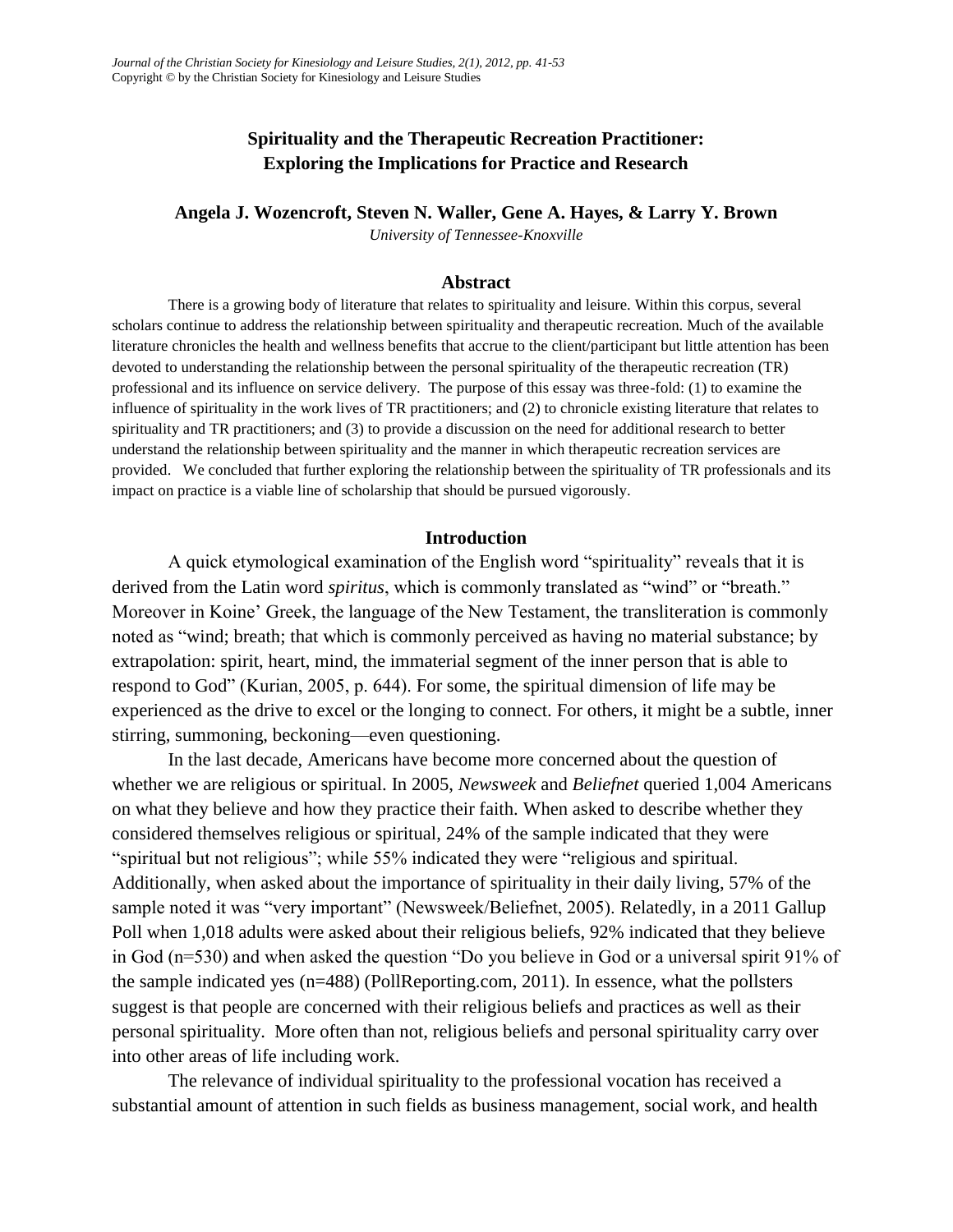care. It has been argued that spirituality is important to employees in these fields and that cultivating a spiritually accommodating and supportive environment yields dividends for organizations (Eisler & Montuori, 2003; Paloutzian, Emmons, & Keortge, 2003). Bruce and Novinson (1999) also suggested that: (1) individual spirituality also brings about a call to integrity within public service; (2) helps to facilitate meaningful relationships within and outside of work environments; (3) fosters brotherly love "phileo" and charity "agape"; and (4) empowers the individual to see the "bigger picture" (pp. 163-164). Each of these elements is important to the work of the therapeutic recreation (TR) practitioner. By comparison, spirituality has received little attention from scholars that study some public service occupations such as recreation management or public administration, and only in the context of serving as the foundation for an ethic of public service (Bruce, 2000; Lynch & Lynch, 1999).

The purpose of this essay is three-fold: (1) to examine the influence of spirituality in the work lives of TR practitioners; and (2) to chronicle existing literature that relates to spirituality and TR practitioners; and (3) to provide a discussion on the need for additional research to better understand the relationship between spirituality and the manner in which TR services are provided. This essay is important because it contributes to the growing body of literature related to spirituality and leisure. Moreover, it represents a continuation of the existing scholarship related to spirituality and therapeutic recreation while offering a different focal point—the spirituality of the TR professional. There is a need to further explore spirituality among TR practitioners to potentially understand the diversity of personal beliefs about spirituality; how those beliefs may influence caregiving; and how TR practitioners may use their spirituality to guide their personal and work-related choices.

#### **Spirituality**

Spirituality is an abstract concept that is much easier to talk about than to operationalize. The term spirituality has a diverse range of meanings assigned to it such as an inner experience; the recognition that there is a Higher Power at work in the universe; or simply being in harmony with nature. Efforts to study spirituality are further complicated by the variety of definitions used in academic research. For example in the area of public service Bruce and Novison (1999) define spirituality as "A search for meaning and values, which includes some sense of the transcendent"  $(p.163)$ . Similarly, psychologists Hill and Pargament  $(2003)$  define the term as "a search for the sacred, a process through which people seek to discover, hold on to, and, when necessary, transform whatever they hold sacred in their lives" (p. 65). Robert Wuthnow (1998), the renown sociology of religion scholar defines spirituality in the following manner, "All the beliefs and activities by which individuals attempt to relate their lives to God or to a divine being or some other conception of a transcendent reality" (1998, p. viii). In the recreation and leisure studies literature the definitions of spirituality are equally diverse, beginning with cursory definitions and elevating to the more biblically and theologically complex. Zuefle (1999) suggested that spirituality is "a personal belief in, or a search for a reason for one's existence; a 'greater' or 'ultimate' reality, or a sense of connection with God, nature, or other living beings" (p.28). More recently, Heintzman (2010) exerted a call to Christians in the leisure studies field to start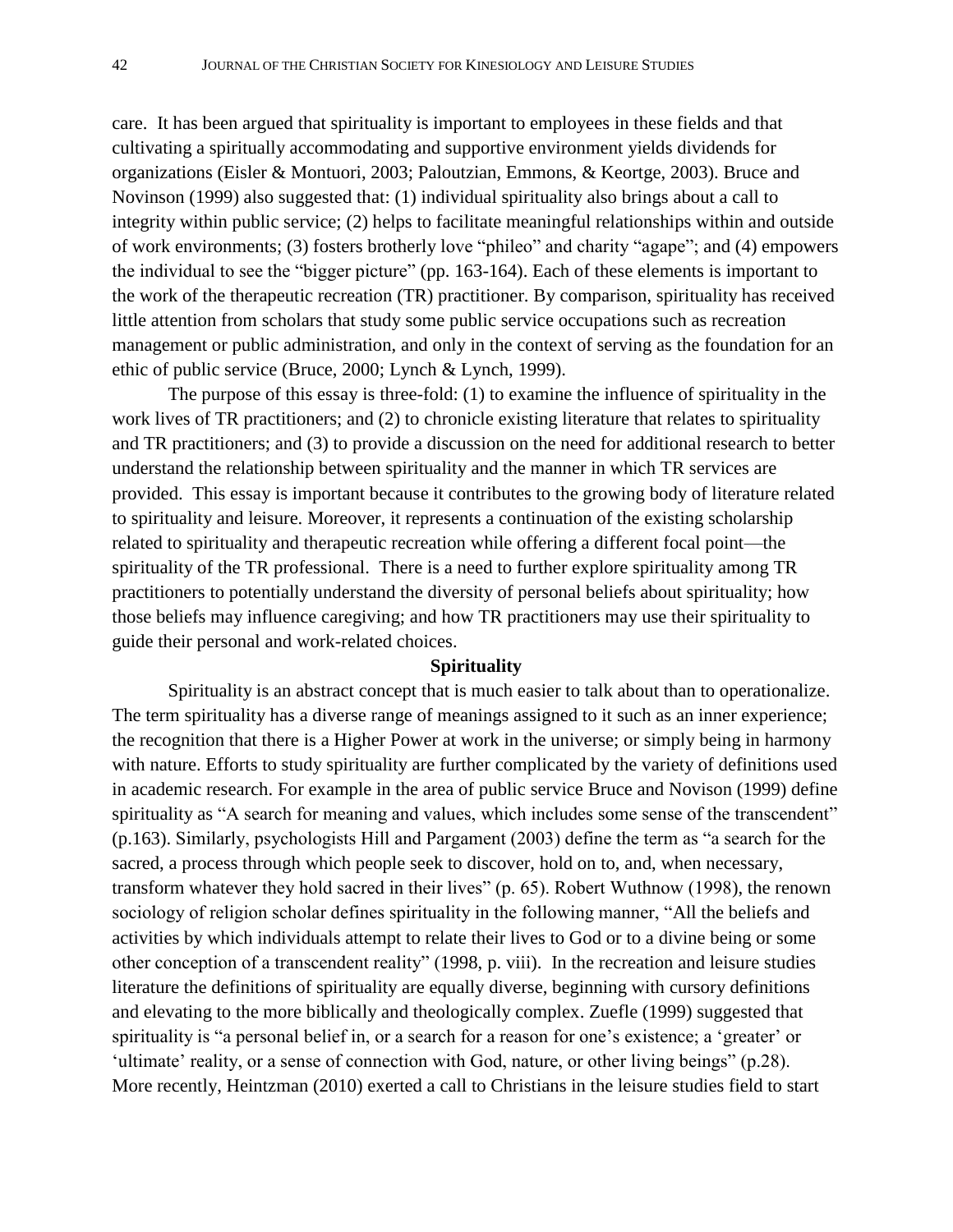with foundational definitions of the term but subsequently "... include the notion of the divine and the notion of transcendence in any writing and research on the topic" (p. 23). Regardless of how the term spirituality is defined and operationalized in the lives of people, the fact remains that we carry our spirituality into the workplace (Bruce & Novinson, 1999). It is in the various environments of work where we begin to see how spirituality shapes practice.

### **Spirituality in the Workplace**

The relevance of spirituality to the workplace has received a substantial amount of attention in such fields as business management, social work, and health care. For example, spirituality has been linked to higher levels of effort, performance, ethics, and job satisfaction in business organizations (Lee et al., 2003). Spirituality is also seen as an important foundation for effective business leadership (Dent, 2005; Reave, 2005). For social workers, spirituality is an important motivator for entering the profession and a source of support for caregivers (Canda & Furman, 1999; Faver, 2004). Even more attention has been paid to spirituality in the field of health care. Spirituality is commonly recognized as an important component of effective care, especially care of the terminally ill and the elderly (Phillips, 2003). For palliative care workers, spiritual care training has been found to be correlated with satisfaction with work, reduction in work-related stress, and positive attitudes toward colleagues (Wasner, Longaker, Fegg, & Borasio, 2005).

Furthermore, the very nature of the public servant is imbued with spiritual qualities. Public service is typically portrayed as a calling that attracts a special type of individual (Holzer 1999; Pattakos, 2004). Frederickson (1997) refers to the "calling of the public service," which is based on benevolence at the heart of the "spirit of public administration." Similarly, for Gawthrop (1998), public service is based on "duty as a love or an intense inner commitment to a cause that extends beyond the exigencies of the moment" (p. 74).

Houston and Cartwright (2007) examined the influence of spirituality on work attitudes of public sector employees (N=1445) and further light was cast on the relationship between spirituality and public service. Significant findings of the study included: (1) public employees are likely to possess stronger beliefs in the existence of a transcendent being, even after controlling for background characteristics; (2) Individuals in public service occupations are more likely than others to indicate that they "work together with God as partners" to understand and deal with difficult times; and (3) whether it is belief in a transcendent being, love and compassion for others, a sense of interconnectedness with others, or life meaning, those in government possess more spiritual attitudes than those who are not employed in public service industries. Moreover, Houston and Cartwright (2007) further concluded:

Driven by apposite qualities of empathy, moral conviction, and pro-social desires, people who pursue careers in public service are spiritual. Understanding the nature of spirituality and its component qualities allows researchers to better comprehend the reasons people chose to perform jobs in public service. By identifying such ideas as transcendence — or belief in a higher power, love or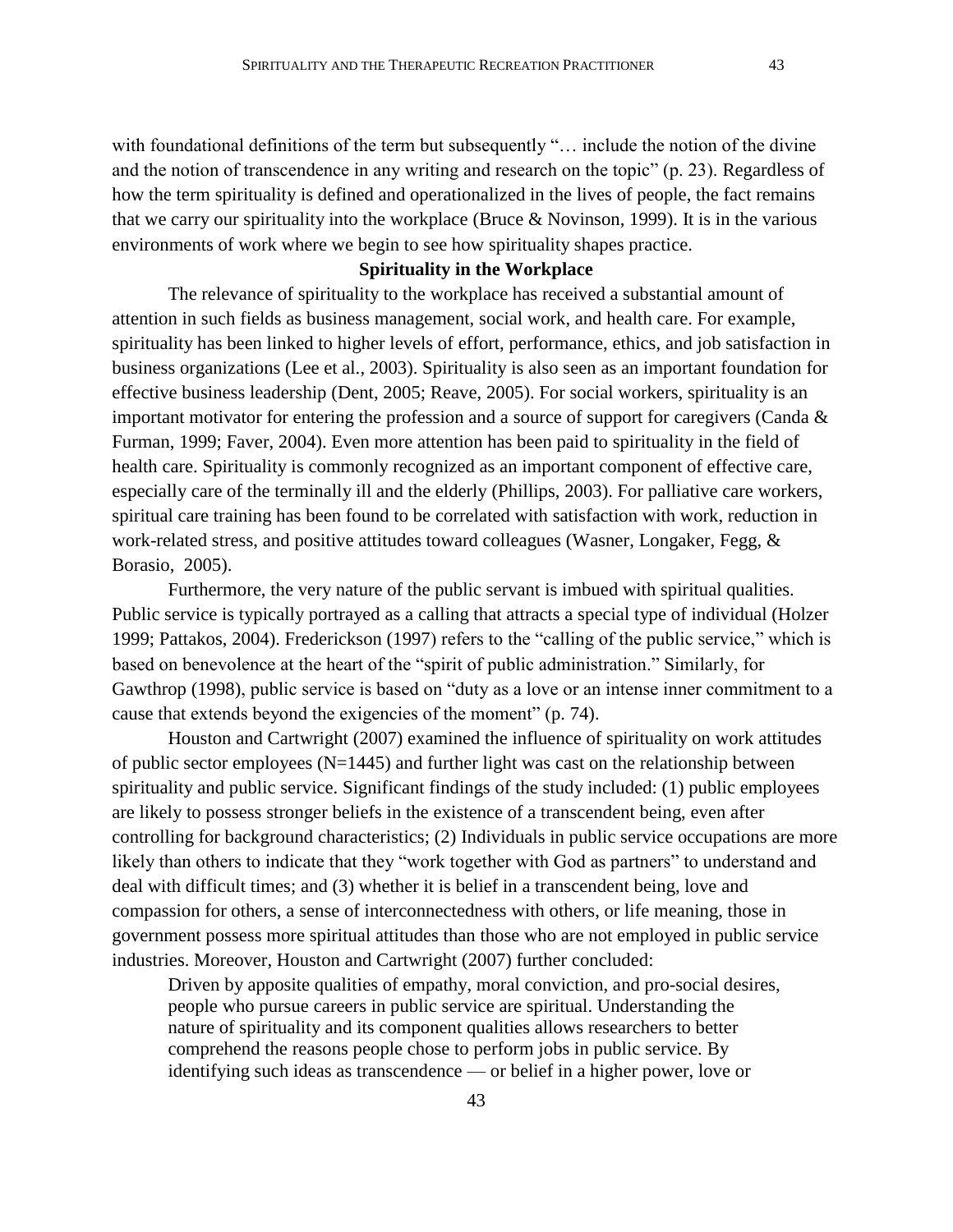compassion, interconnectedness with others, and a desire to grow through meaningful work that is inspired — we can operationalize the spirituality construct (pp. 98-99).

# **Spirituality and the Therapeutic Recreation Profession**

Since the genesis of the new millennium increased consideration has been given to the spirituality-leisure relationship in the variety of scope of study and situations (e.g., Heintzman & Mannell, 2003; Schmidt & Little, 2005, 2007, Heintzman, 2007; Heintzman, 2009; Henderson & Bialeschki, 2009). Early research such as Hawks, Hull, Thalman, & Richins (1995) demonstrated that programs infused with elements of spirituality yield valuable outcomes to its participants and that spirituality is integral in a person's overall wellbeing, health, and quality of life (as cited in Van Andel, 1998). Therefore, "recreation practitioners need to be aware that leisure experience involves more than physical and mental dimensions; there is a spiritual dimension as well" (Heintzman & Van Andel, 1995, p. 30). Consequently, emphasis has been directed toward therapeutic recreation specialist regarding the importance of the spiritual aspect in the programs offered (Heintzman, 1997; Van Andel, 1998).

Van Andel and Heintzman (1996) address the importance of infusing therapeutic recreation services with the element of spirituality through the lens of the Christian faith; however, much is applicable in the boarder sense of spirituality. In the clinical setting, Certified Therapeutic Recreation Specialists (CTRS) strive to be acknowledged and respected as an equal and important member of a treatment team and in doing so have focused their efforts on functional preservation or improvement. Nevertheless, the question has been raised whether there should be an increased effort on the behalf of CTRSs to enhance a client's life holistically? CTRSs "... must continue to address the total needs of the person, especially those psychospiritual needs that find fulfillment through leisure experiences" (Van Andel & Heintzman, p. 82). In clinical settings, when leisure experiences that enable clients to utilize their individual spirituality are programmed by CTRSs the restoration of improved functioning may occur (Poloma & Pendleton, 1991; Wallis, 1996).

The importance placed on holistic health care and spirituality has personal implications on the CTRS in that it forces these professionals to broaden their viewpoints to include those in which one may not be familiar nor practice. Van Andel and Heintzman (1996) surmised that CTRSs that are skilled in their profession of helping others:

are able to understand and relate to the total person because they recognize, value, and practice an integrated lifestyle that is rooted in a holistic belief system. Without such a belief system, it is impossible to bring hope and healing to the terminally ill person (p. 82).

The inclusion of the element of spirituality in therapeutic recreation services also has its implications on practice strategies. In the therapeutic recreation profession, delivery of service relies heavily on the philosophical framework regarding the rationale of the profession which is depicted through several practice and outcome models (Carter, Van Andel & Robb, 2003). As part of the holistic approach to practice, CTRSs strive to treat the entire person and view spirituality as an influential component to one's well-being and health (Van Andel, 1998).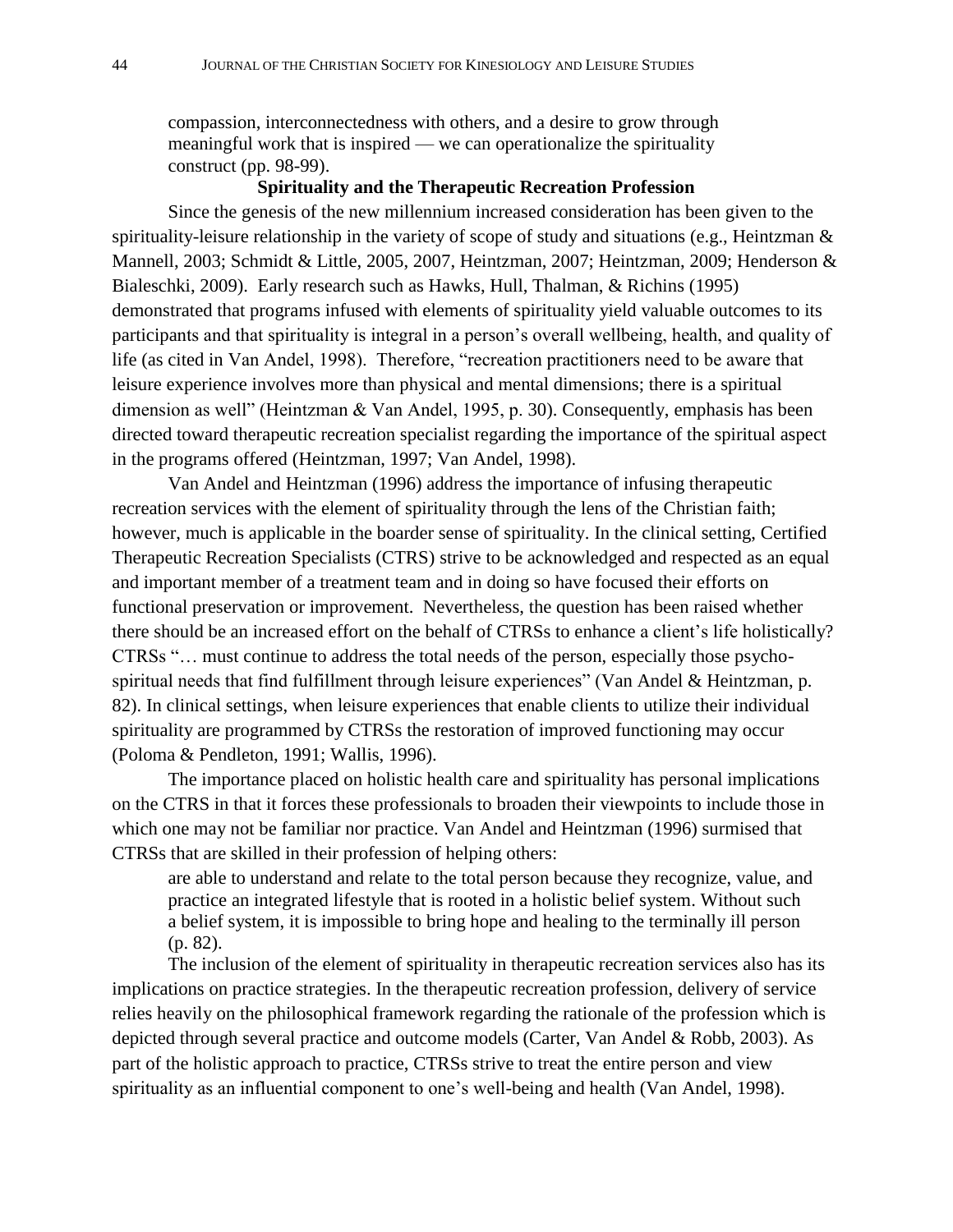As a reflection of this importance, Van Andel (1998) has included spiritual functioning in his outcome model as a contributor to reaching a client's goal of "the highest possible level of health and wellbeing through leisure and non-leisure experiences" (p.187). For example, according to Heintzman (2008), TR programs that assist clients in achieving spiritual health encourage coping, adapting, overcoming obstacles in life, and increasing mental health functioning. Additionally, Groff, Battaglini, O'Keefe, Edwards & Peppercorn (2009) investigated the responsibility of TR services in generating the occasion for spiritual growth. According to Groff et al., TR programs can assist in developing one's spirituality and well-being after treatment for breast cancer; however, more research is required to ascertain the specific service strategies to foster results such as spiritual growth. The authors addressed the predicament that CTRSs are not specifically taught how to tackle spirituality in practice and as a result, concerns exist on how to instruct professionals to address this domain. Biofeedback has been noted as one possible option to ensure the proficient capability of CTRSs in the spirituality domain and guarantee that a client's spirituality objective has been met. Biofeedback is a technique that uses instruments to observe and measure physiological functions in a person such as heart rate, blood pressure, muscle tension etc. Through biofeedback training, a person can acquire insight and mastery over their physiological functions (Austin, 2009).

Intervention approaches are also purposely modified to embrace the spirituality component. As part of the planning phase of the TR process, fostering the occasion for the client to achieve spiritual expression and awareness is a critical responsibility of a CTRS. Ways to accomplish this task include but are not limited to the allocation of specific times for pondering spirituality on a personal and group level through journaling, solitary time, mediation, and motivating literature. Also, meaningful and focused group discussions along with activities that promote the discovery of one's connection to their surroundings and others are thought to promote spirituality. A key role of the CTRS in enhancing a person's spirituality is to create an environment that is comfortable enough for expression in a spiritual sense without the threat of critique from others (Heintzman & Van Andel, 1995). Inherently, accomplishing this task may require training in the area of spirituality and/or require the CTRS to become more aware of their own personal spirituality. In the future, CTRSs in the clinical environment will be moving towards integrating the International Classification of Functioning, Disability, and Health (ICF) into practice and 'spirituality and religion' have been noted as area to specifically address (Porter & burlingame, 2006).

#### **A Snapshot of the Spirituality of Recreation Therapy Professionals**

To further understand how TR professionals think about spirituality, participants attending a spirituality related educational session held at the Southeast Therapeutic Recreation Symposium (STRS) were queried about the integration of spirituality into practice. Over a four year period (2007-10), 148 TR professional took part in the sessions. To encourage participant interaction, attendees were asked to write down a short definition of the term spirituality prior to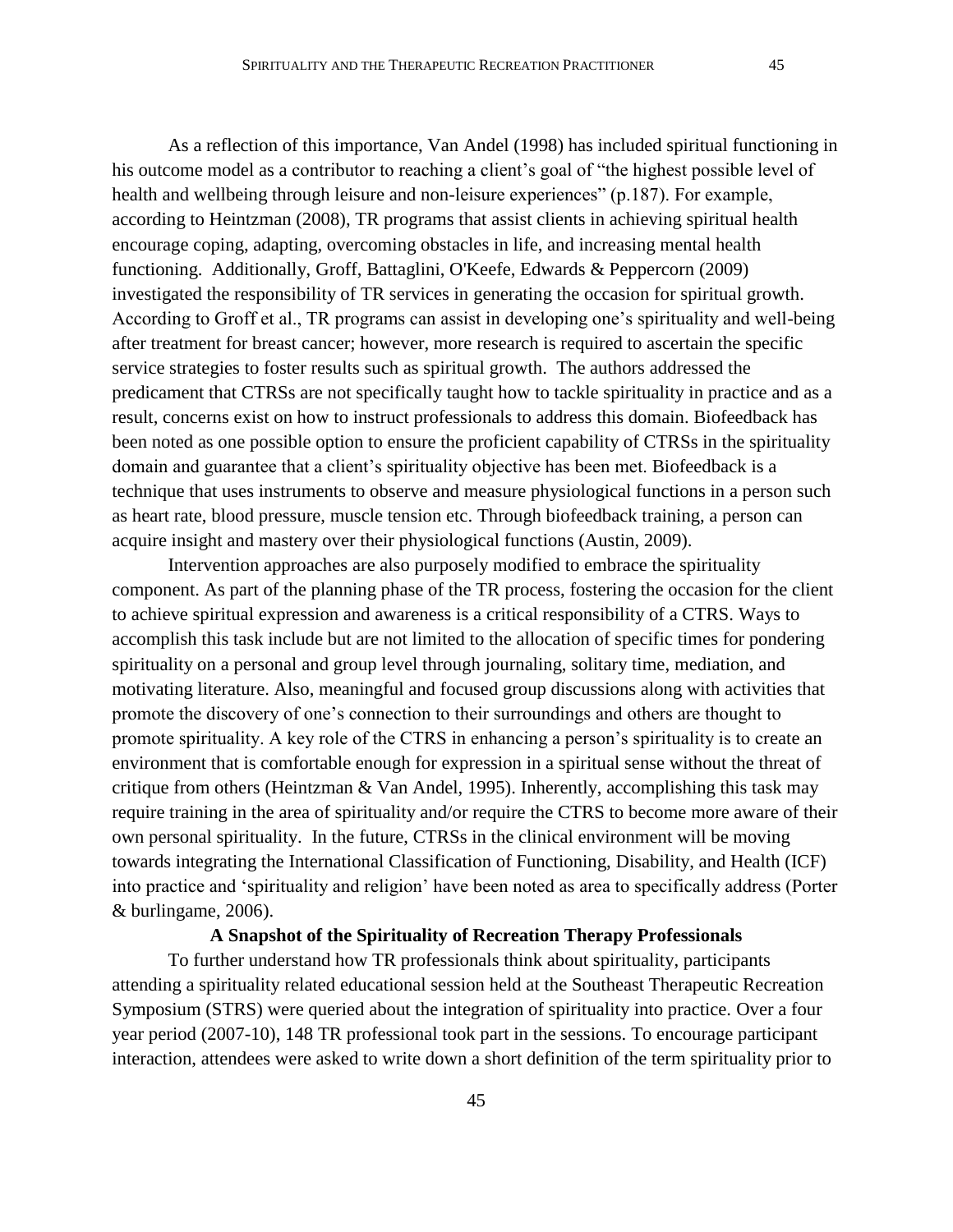the start of the presentation and then again at the conclusion of the educational session. During the sessions the presenters provided an overview of: 1) the role spirituality plays in daily living; 2) the difference between religiosity and spirituality; 3) research related to spirituality, leisure, and therapeutic recreation; 4) barriers and solutions to utilizing spirituality in leisure settings; and 5) potential resources for assisting with the integration of spirituality into leisure experiences. Prior to writing the second definition of spirituality, participants also took part in an exercise conducted by a master tai chi instructor that illustrated the use of breathing, harmonics and meditation as a means to enhancing individual spirituality. Finally, participants were asked whether they felt their sense of spirituality impacted the way that they performed their jobs. In the future, a more detailed query that moves beyond a simple "yes" or "no" may provide additional insights.

# *Definitions of Spirituality*

Upon reviewing the responses from participants, they were analyzed and coded to form the categories shown in Table 1. When the "first" and "second" definitions of spirituality were analyzed, the majority of respondents defined the term as "communicating/communing with God/Higher Power" (66.7%-first and 63.2% second-, respectively). Respondents also operationlized spirituality as "being able to choose without external influences" (12.6%-first and 17.9%-second, respectively). The data also revealed one definition that appeared in the scheme of first definitions but was absent in the listing of second definitions. In this instance spirituality was defined as "making choices that are guided by my morals, religious beliefs and a sense of right" and 22.4% of the responses fell into this category. The diversity of definitions is consistent with what has been reported in the literature across disciplines (Bruce & Novinson, 1999; Heintzman, 2010; Hill & Pargament, 2003; Houston & Cartwright, 2007; Zuefle, 1999).

### Table 1.

| <b>Response Category</b>                         |                         |                   |
|--------------------------------------------------|-------------------------|-------------------|
|                                                  | <b>First Definition</b> | Second Definition |
|                                                  |                         |                   |
| Communicating/communing with God/Higher Power    | 116(66.7)               | 110 (63.2)        |
| Being able to choose without external influences | 22(12.6)                | 17(9.8)           |
| Having the capacity/ability to make choices      | 19(10.9)                | 8(4.6)            |
| Making choices that are guided by my morals,     | 0(0.0)                  | 39(22.4)          |
| religious beliefs and a sense of "right"         |                         |                   |

*Summary of Definitions of Spirituality by Response Category*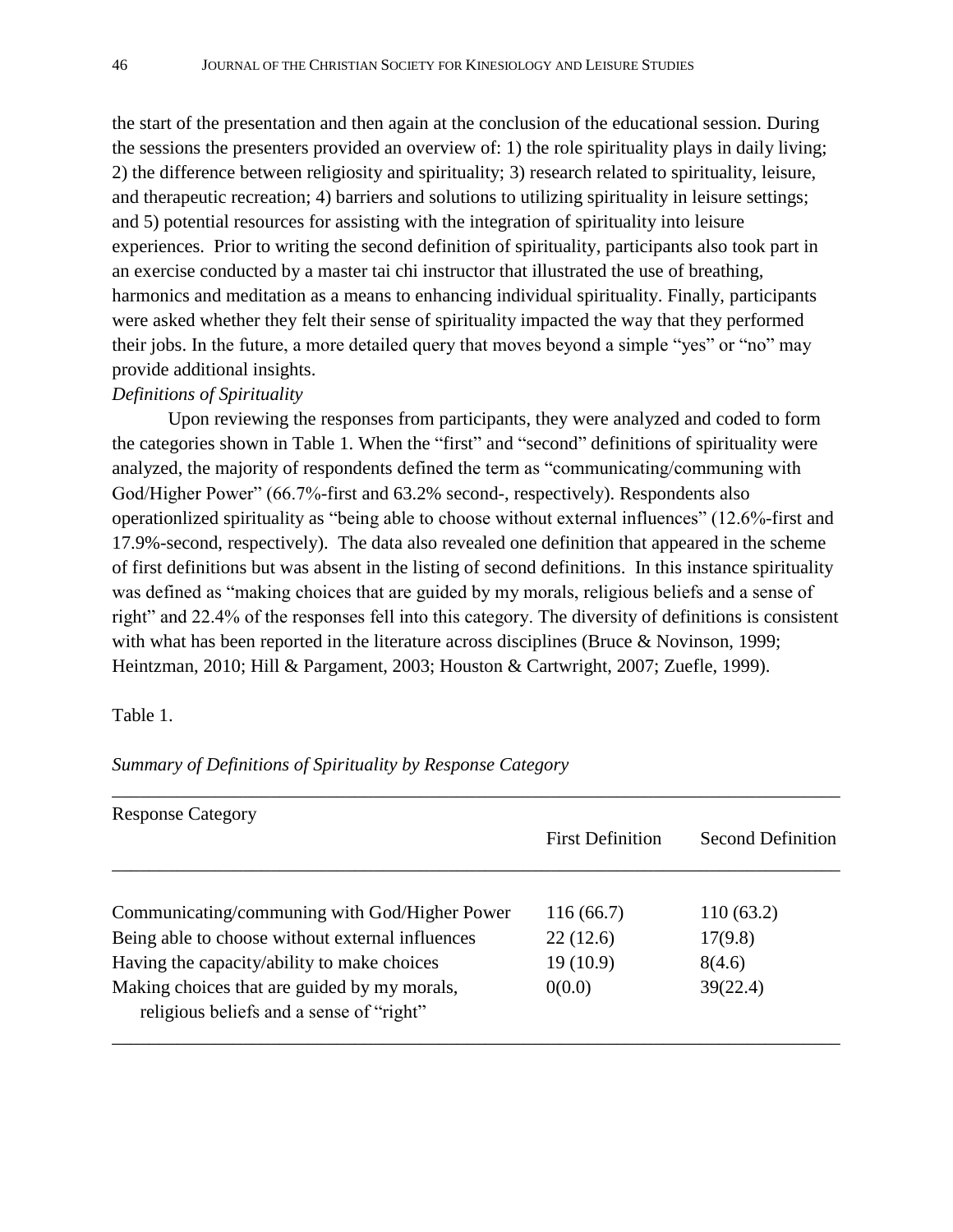To further illustrate the diversity of definitions, the following examples of the first and second definitions are provided below:

# *First Definition*

- The relationship and rituals with a Higher Being that provides a person with a sense of existence, peace, and purpose.
- The over-riding sense of doing the right thing—connection to the Higher Power. Understanding that I can make a difference.
- A sense of personal closeness to a Being or belief in something bigger than your-self, harnessing inspiration and power from the closeness/belief.

#### *Second Definition*

- The inner-relationship with God and how we perceive Christ and the world around us.
- An individual's inter-personal relationships and connection to God, nature and other human beings that creates inner harmony and peace.
- Great sense of self and change that can be made in oneself and others—the appreciation of what is good and an anticipation of what is to come.

Some of the variance in the responses between the first and second writings of the definitions might be attributed to the exposure to definitions of religiosity and spirituality given in the presentation. Additionally, some participants verbally shared their own definitions of spirituality and the problems that occur with operationalizing the term. Invariably, some participants changed their definitions in the second writing.

# *Spirituality and Work*

The final question that participants were asked to respond to was whether they felt their sense of spirituality impacted the way that they performed their jobs. Over seventy percent  $(73.6%)$  of participants indicated "yes" while the remaining  $26.4%$  responded "no." On the whole, the majority of participants perceived that their personal spirituality played a role in the successful performance of their jobs. This finding is consistent with results of studies conducted by Houston and Cartwright (2007) and Wasner et al. (2005).

Despite the fact that the data generated from this question is helpful in addressing the base query, the question of 'how' spirituality helps the TR practitioner perform their job better remains unanswered. In subsequent research, follow up questions will be used to probe deeper toward gaining additional insights into what the TR practitioner does to strengthen their individual spirituality and utilize it in the workplace.

# **Pathways for Practice and Future Research**

# *Spirituality and Its Relevance to Practice*

McKee and Chappel (1992) discuss the similarity of the roles of the physician and the CTRS in the medical setting. It would seem that the professional care giver in a medical setting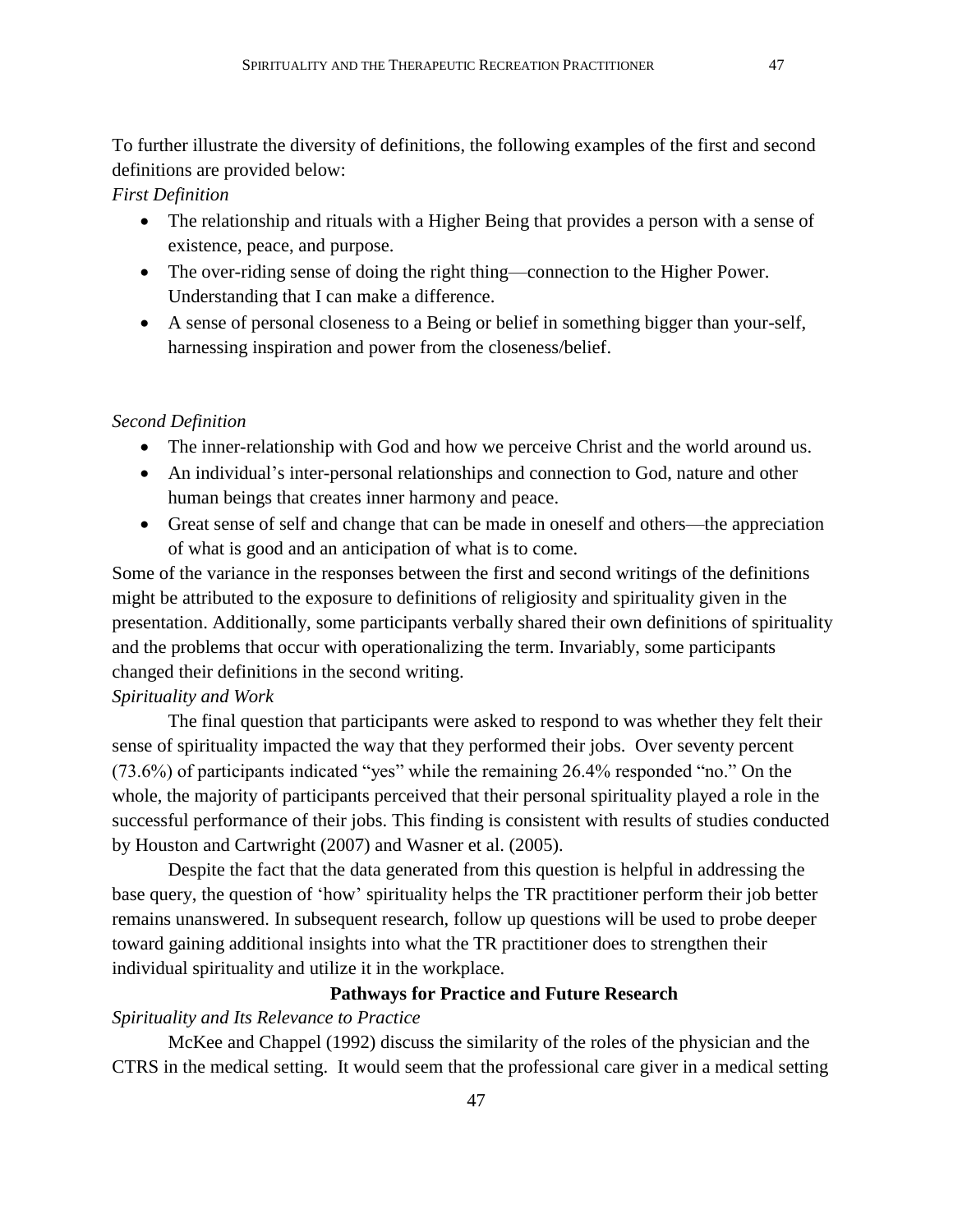regardless of the specialty must display certain behavioral characteristics. According to the above authors, the care givers must be able to be trustworthy, maintain a positive attitude, treat the patient as a person and assist the patient in maintaining an appreciation for life. The American Psychiatric Association provides guidelines for the professional giver's interaction with patients. The guidelines include, respect the patient's beliefs, maintain empathy for the patient's sensibilities and particular beliefs, and not impose their own religious, antireligious, or ideological systems of belief on the patient.

Considering the fact that spirituality is a major factor in the lives of many people and it is even more important to some when they are under medical care it is important that the CTRS has some idea of how they can contribute to patient care using spirituality. The CTRS must be aware of, and work within the parameters of the facilty, however the following suggestions will be of help to the CTRS wishing to incorporate spirituality in the TR program. The CTRS should encourage patient compliance with medical procedures, help the patient cope with problems encountered in daily life, be aware of patient/doctor relationship and treatment plan and provide activities based on patient's religious beliefts.

The CTRS should also be aware of the many resources that are available to integrate spirituality into the patient's leisure experiences. Most large general hospitals, and others, have an institutional Chaplain and many local clergy are available and willing to assist. Other resources include pastoral counselors, trained spiritual directors and mental health professionals.

Despite the aforementioned issues, what is pivotal to practice is the personal spirituality of the TR practitioner. In order for the practitioner to be effective in the holistic care of his/her client then there must be a basic understanding of the importance of spirituality and its role in personal well-being. As previously noted by Bruce and Novinson (1999) personal spirituality can yield multiple benefits to the CTRS that include: (1) personal and professional integrity; (2) relationships with people; and (3) love that is grounded in genuine caring for others (pp. 163- 164). Overall, individual spirituality plays an important role in practice for the CTRS. *Future Research*

One area that is under-explored is the examination of the relationship between spirituality, therapeutic recreation, and vocational choice. What draws people to become a therapeutic recreation professional? Could it be a profound sense of altruism or the innate desire to help others, namely persons with disabilities? Or could it simply be the heeding of the urgings of the Divine that plays a major role in the vocational choice of the individual. Relatedly, very little research has been conducted relative to the concept of "calling" and its bearing on choosing therapeutic recreation as a vocation. Author David Spangler in his book *The Call* underscores the importance of being connected to a charge that plays out in both vocational choice and professional identity with the following statement:

There is a need we all feel to be part of something larger than ourselves. So much of our energy as human beings goes into finding that connection with something larger. We have a deep need for identity. Belonging to something larger is a way of telling ourselves, "This is who I am"  $(p. 1)$ .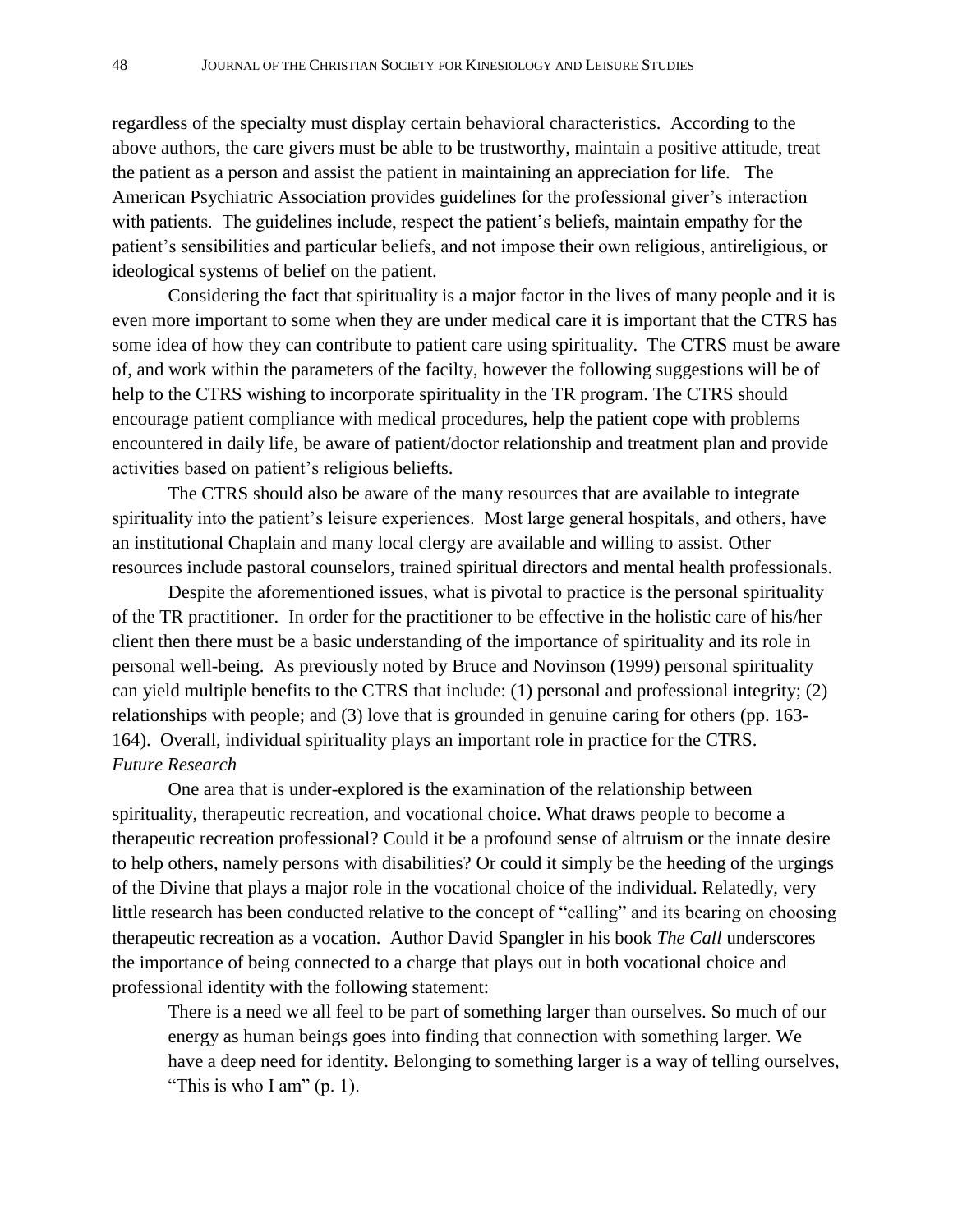Furthermore, Spangler (1996) argues that people are called to "integrate our individuality back into the community, into communion with humanity. It is the call not to separate but to blend, to contribute, to co-create, and to serve" that matters (pp. 74-75).

A second and very significant pathway for research involves better understanding the relationship between spirituality, personal ethics and caregiving for clients and/or participants. In professions such as nursing and social work, the relationship between the personal spirituality of the caregiver has been well-documented (Theis, Biordi, Coeling, Nalepka, & Miller, 2003; Faver 2004). One other critical and very important dimension of spirituality that has been sparsely documented in the therapeutic recreation literature is *compassion*—the deep awareness of the suffering of others and the willingness to alleviate the suffering. Bisesi and Lidman (2009) in their examination of compassion in public and faith-based organizations argued that the religiosity and spirituality of public administrators greatly influences service delivery, advocacy and governance. Invariably, the compassion of the TR professionals, driven by their spirituality, may similarly influence advocacy, policy, and service delivery for persons with disabilities.

Finally, there is value in examining the biblical and theological underpinnings of the TR professional's spirituality. Utilizing proven assessment tools that measure religiosity, spirituality, and spiritual health/wellness may prove valuable in helping the TR professional to grow spiritually and further understand the interior motives for their actions with and outside of the workplace. The use of proven assessment tools may be useful in helping the TR practitioner discover their level of spirituality and chart a course for further spiritual development. Moreover, a spiritual assessment may help the individual become aware of and then utilize spiritual disciplines such as prayer, spiritual reading, and service toward spiritual growth.

#### **Conclusion**

Great strides have been made in the advancement of scholarship related to spirituality and leisure over the last two decades. The literature across public service disciplines suggests that personal spirituality is an important facet of serving people. In the case of therapeutic recreation there is a need for additional focused scholarship that includes the examination of the role of spirituality in the work life of TR professionals. Heintzman (2010) provides a significant observation that is very relevant to what we argued in this essay,

While the research studies that have been conducted on leisure and spirituality are interesting and suggestive, the general lack of attention to the relationship between leisure and spiritual wellness is surprising since a popular area of current research within leisure studies is the study of the benefits of leisure which includes the connection between leisure and wellness or health (p. 26).

It is possible that TR practitioners with varying levels of spirituality can begin reporting on the connection between leisure and spiritual wellness. This is possible if the practitioner has an interest in the subject matter and there is a familiarity with the benefits as identified in the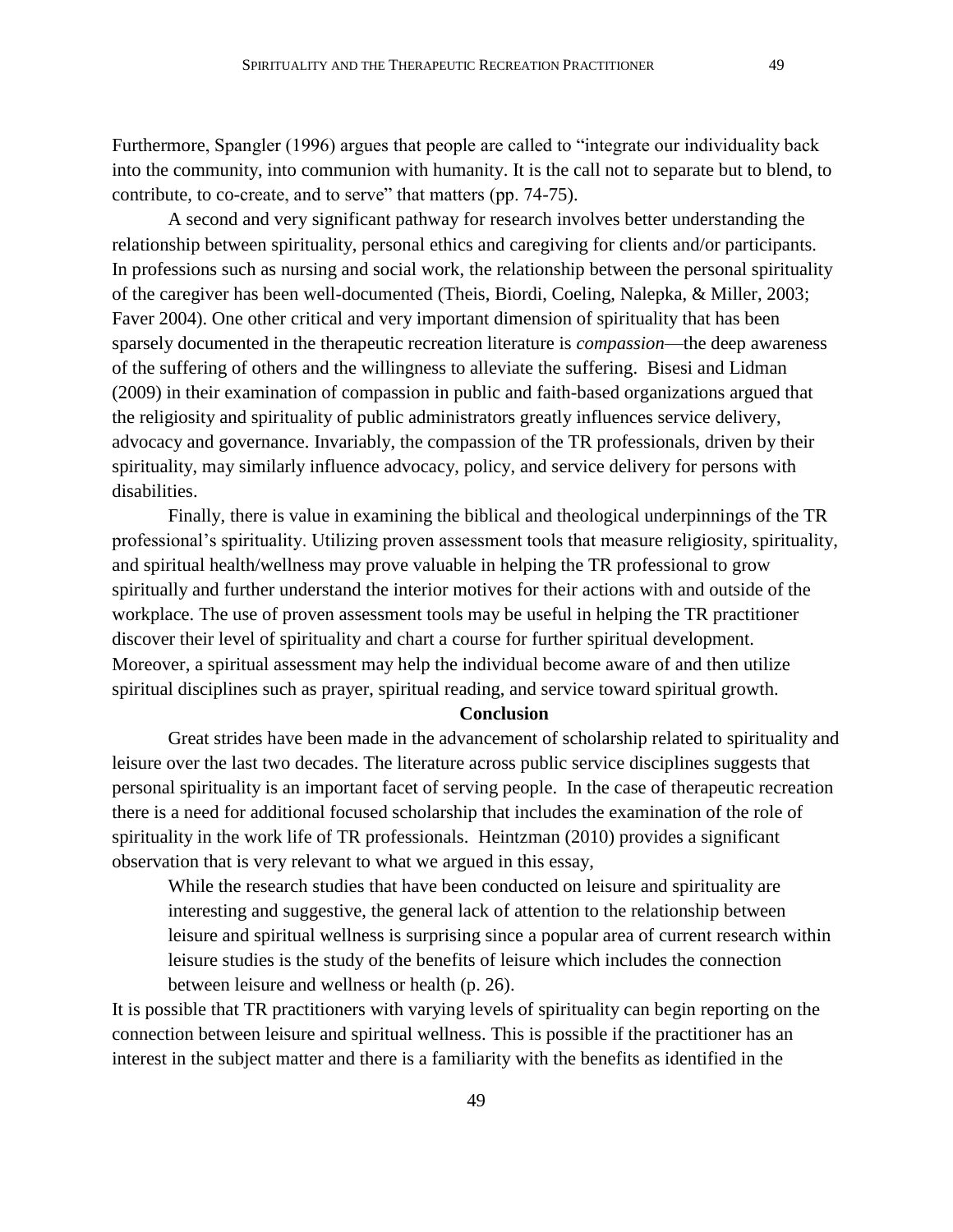scholarly literature. Plausible solutions to accomplish this objective include: 1) providing an inservice training on the benefits of leisure and spiritual wellness; and 2) provide supplemental readings for staff on the topic.

Moreover, a healthy spirituality has everything to do with the health and wellness of public servants (Bruce, 2000; Faver, 2004; Houston, 2007), which includes TR professionals. Further progress in the examination of personal spirituality from a vocational standpoint may greatly influence education, ethics, policy, practice, and moreover the quality of care provided to patients and/or participants that consume therapeutic recreation services.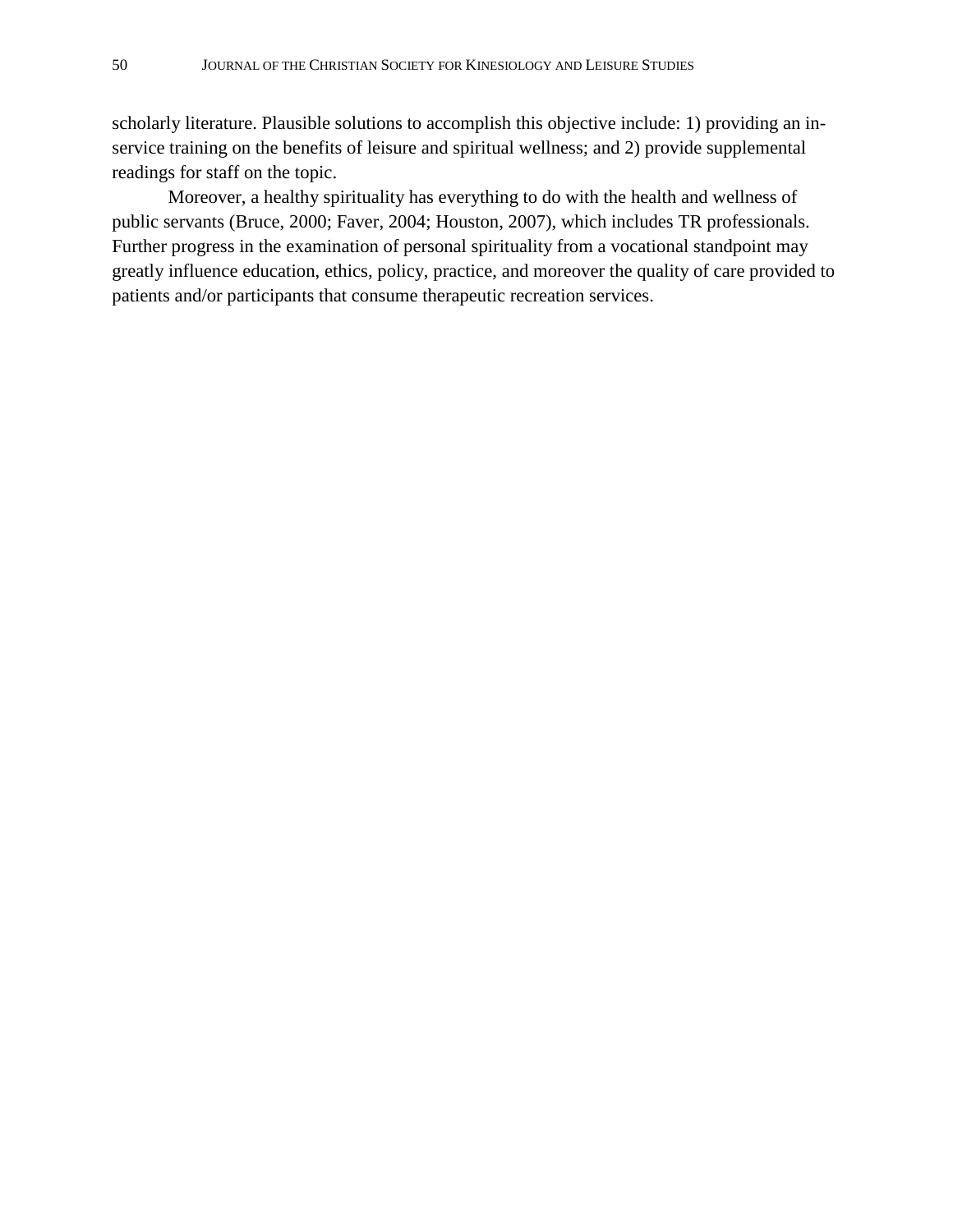#### **References**

- Austin, D. (2009). *Therapeutic Recreation Processes and Techniques* (6<sup>th</sup> ed.). Champagne, Illinois: Sagamore Publishing.
- Bisesi, M. & Lidman, R. (2009). *Compassion and power: Religion, spirituality, and public administration*. International Journal of Public Administration, *32*(1), 4-23.
- Bruce, W. (2000). Public administrator attitudes about spirituality: An exploratory study. *American Review of Public Administration, 30*(4), 460-472.
- Bruce, W. & Novinson, J. (1999). Spirituality in public service: A dialogue. *Public Administration Review*, *59*(2), 163-169.
- Canda , E.R. & Furman, L.D. (1999). *Spiritual diversity in social work practice: The heart of helping*. New York: Free Press.
- Carter, M. J., Van Andel, G. E., & Robb, G. M. (2003). *Therapeutic Recreation: A Practical Approach* (3rd ed.). Long Grove, Illinois: Waveland Press, Inc.
- Dent, E. B., Higgins, M. E., & Wharff, D. M. (2005). Spirituality and leadership: An empirical review of definitions, distinctions, and embedded assumptions. *The Leadership Quarterly, 16*(5), 625-653.
- Eisler, R. & Montuori, A. (2003). The human side of spirituality. In *Handbook of Workplace Spirituality and Organizational Performance*, R.A. Giacalone and C.J. Jurkiewicz (Eds.), 46-56. New York : M.E. Sharpe.
- Faver, C. A. (2004). Relational spirituality and social caregiving. *Social Work, 49*, 241-249.
- Frederickson, G. H. (1997) *The spirit of public administration* . San Francisco: Jossey-Bass.
- Gawthrop, L.C. (1998). *Public service and democracy: Ethical imperatives for the 21st Century.*. New York: Chatham House.
- Groff, D., Battaglini, C., O'Keefe, C., Edwards, C., and Peppercorn, J. (2009). Lessons from Survivors: The role of recreation therapy in facilitating spirituality and well-being. *Leisure /Loisir, 33*(1), 341-365.
- Hawks, S. R., Hull, M. L., Thalman, R. L., & Richins, P. M. (1995). Review of spiritual health: Definition, role, and intervention strategies in health promotion. *American Journal of Health Promotion, 9*(5), 371-378.
- Heintzman, P., & Van Andel, G. (1995). Research update: Leisure and spirituality. *Parks and Recreation, 30*(3), 2230.
- Heintzman, P. (1997). Putting some spirit into recreation services for people with disabilities. *Journal of Leisurability, 24*(2, Spring).
- Heintzman, P., & Mannell, R. C. (2003). Spiritual functions of leisure and spiritual well-being: Coping with time pressure. *Leisure Science, 25*, 207-230.
- Heintzman, P. (2008). Leisure-spirituality coping: A model for therapeutic recreation and leisure sciences. *Therapeutic Recreation Journal, 42*(1), 56-73.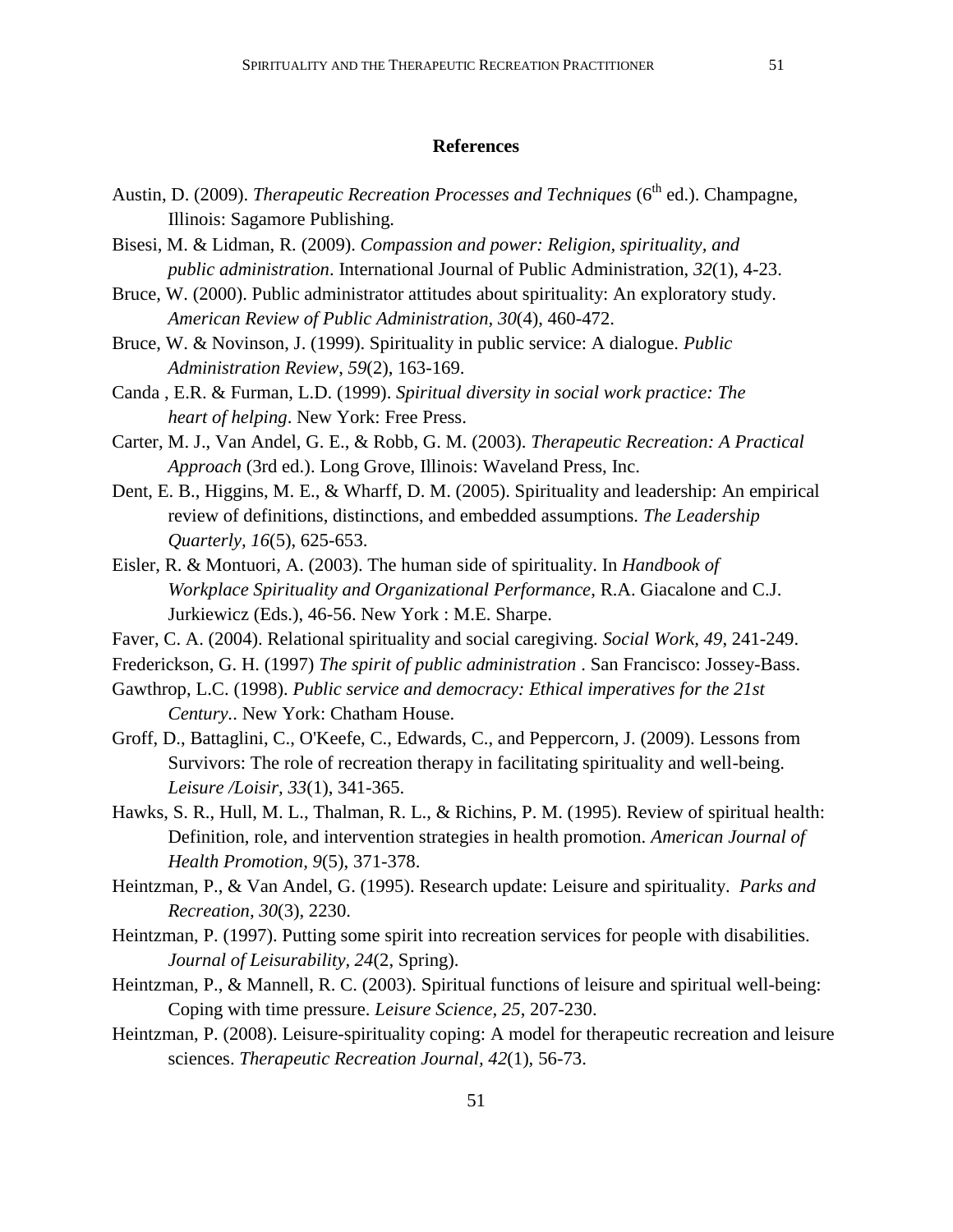- Heintzman, P. (2009). Nature-based recreation and spirituality: A complex relationship. [doi: 10.1080/01490400903430897]. *Leisure Sciences, 32*(1), 72-89.
- Heintzman, P. (2010). Leisure studies and spirituality: A Christian critique. *Journal of the Christian Society for Kinesiology and Leisure Studies, 1*(1), 19-31.
- Henderson, K. A., & Bialeschki, M. D. (2009). People and nature-based recreation. [doi: 10.1080/01490400903430574]. *Leisure Sciences, 32*(1), 1-2.
- Hill, P.C. & Pargament, K.I. (2003). Advances in the conceptualization and spirituality and public service 101 measurement of religion and spirituality: Implications for physical and mental health research. *American Psychologist,* 58(*1*), 64– 74.
- Holzer, M. (1999). Communicating commitment: Public administration as a calling. *Public Administration & Management: An Interactive Journal,* 4( 2 ), 184-207.
- Houston, D. Cartwright, K. (2007). Spirituality and public service. *Public Administration Review*, *67*(1), 88-102.
- Kurian, G.T. (Ed.)(2005). Spirituality. *Nelson's dictionary of Christianity: The authoritative resources on the Christian world*. Nashville, TN: Thomas Nelson.
- Lee, D., Sirgy, M.J., Efraty, D. & Siegel, P. (2003). A study of quality of work life, spiritual well-being, and life satisfaction. In R.A. Giacalone and C.L. Jurkiewicz (Eds.), *Handbook of workplace spirituality and organizational performance* (pp. 209-230). Armonk, NY: M.E. Sharpe.
- Lynch, T.D. & Lynch, C.E. (1999). Spiritual wisdom and public administration: Are they compatible? *International Journal of Organizational Theory and Behavior*, 2(3-4), 273-302.
- McKee, D.D. & Chappel, J.N. (1992). Spirituality and medical practice. *Journal of Family Practice*, *35*(2), 205-208.
- Newsweek/Beliefnet (2005). Newsweek/Beliefnet Poll Results. Retrieved from http://www.beliefnet.com/News/2005/08/Newsweekbeliefnet-Poll-Results.aspx#ixzz1TmivE3Cf.
- Paloutzian , R.F., Emmons, R.A., & Keortge (2003). Spiritual well-being, spiritual intelligence, and healthy workplace policy. In *Handbook of Workplace Spirituality and Organizational Performance* edited by R.A .Giacalone and C.J. Jurkiewicz, 123-36. New York: M.E. Sharpe.
- Pattakos, A.N. (2004). The search for meaning in government service. *Public Administration Review.* 64(1), 106-112.
- Phillips, I. (2003). Infusing spirituality into geriatric health care: Practical applications from the literature. *Topics in Geriatric Rehabilitation, 19*(4), 249-256.
- Poloma, M. M., & Pendleton, B. F. (1991). The effects of prayer and prayer experiences on measures of general well-being. *Journal of Psychology and Theology, 19*(1), 71-83.
- PollReporing.com (2011). Religion. Retrieved from http://www.pollingreport.com/religion.htm.